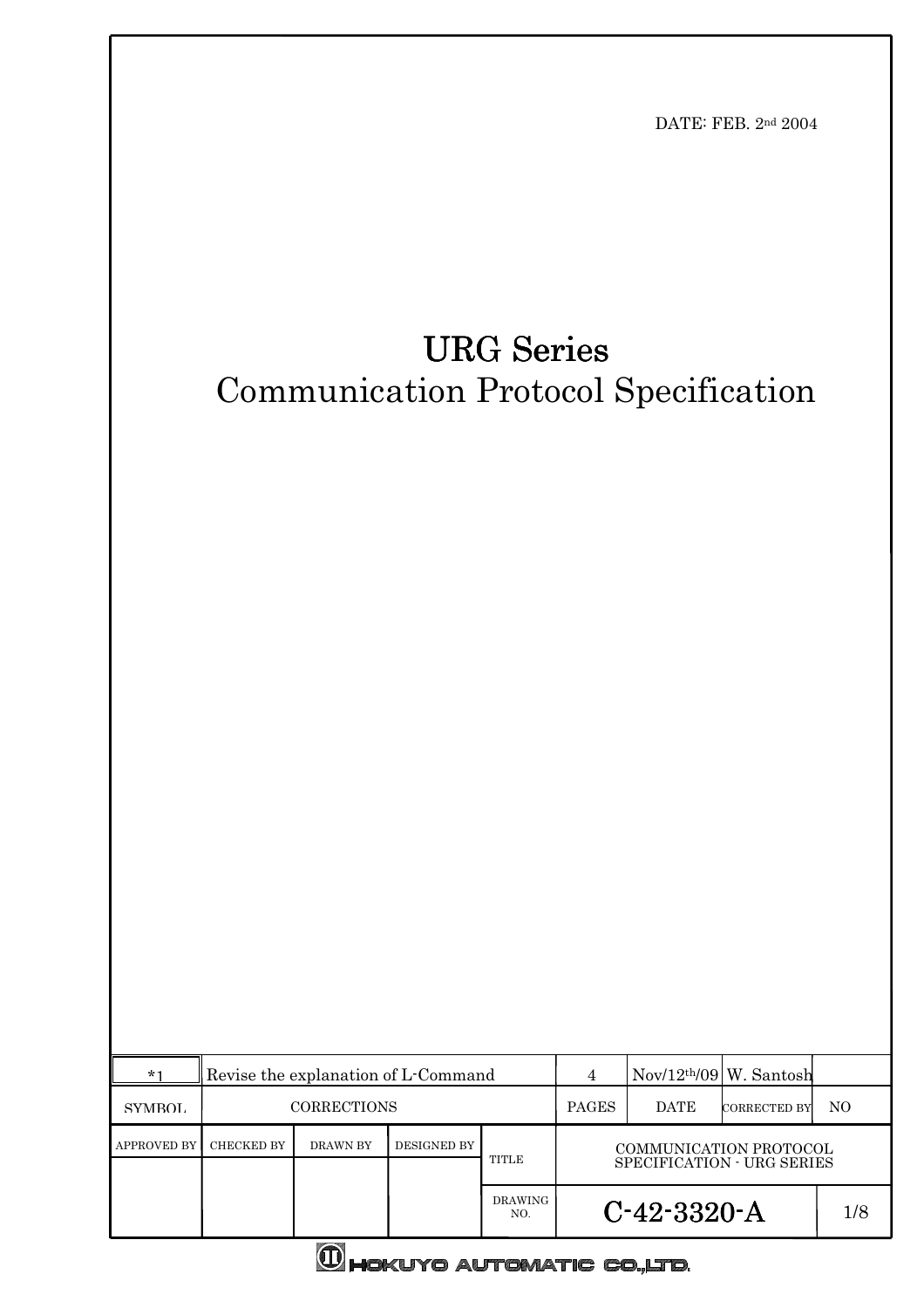# 2D Sensor Communication Protocol Specification (SCIP Ver1.1)

# # Communication Specification #

URG-X002 has provisions for RS-232C and USB interfaces. The real time monitoring of USB port enables the automatic switching, there is no need to restart the sensor or perform any other special task for connection. Priority is given for USB connection if USB port is connected to the host.

Standard of USB is Communication Device Class (CDC). Usages are identical to RS-232C. However USB connection will provide large amount of data with very high speed.

# RS-232C.

Baud Rate: 19.2Kbps, 57.6Kbps, 115.2Kbps, 250Kbps, 500Kbps, 750Kbps Parity: None Data Bit: 8 Stop Bit: 1 Flow Control: None

# **USB**

Version: 2.0

Communication Speed: Max. 12Mbps [Active 9Mbps] Device Class: Communication Device Class

Caution: Access to the device from the application should be done only when the host-device configuration is complete and host recognizes the device. Port should be opened only after the OS assigns it to the device.

**M**HOKUYO AUTOMATIC CO.,LTD.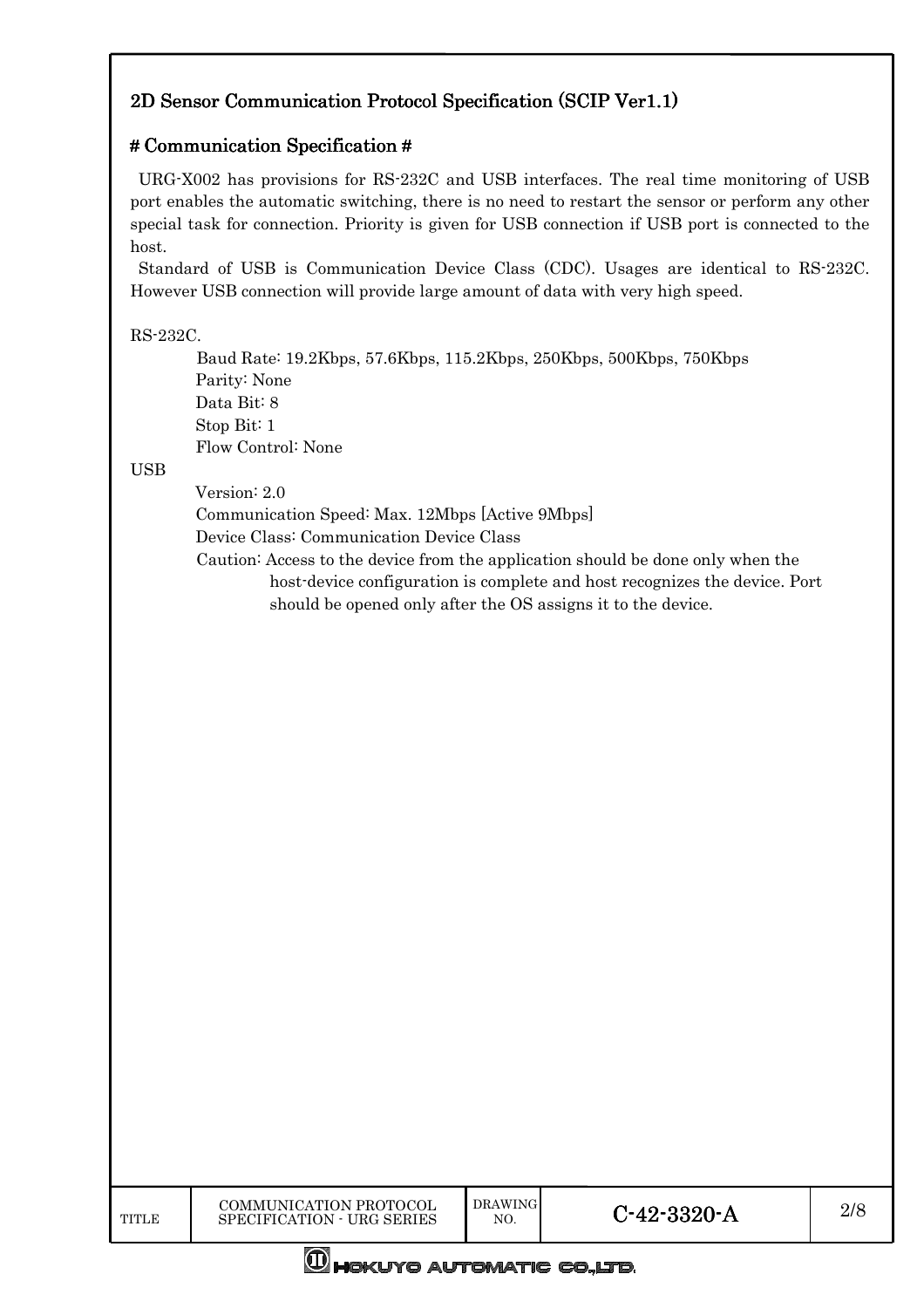#### $#$  Communication Format  $#$

Communication format from the host side is "Command", "Parameters" (if necessary) and "Termination Symbol" (ex. Line feed [0a16] or carriage return [0d16]) in succession. Reply from the device will echo back with the "Status", "Line feed" and depending upon the command "Data" and finally the "Termination Symbol". Termination symbol from the host is one byte while from the device is 2 byte data to differentiate them.

There are 4 types of command in SCIP 1.1

- (1) Version Command (1) Version Command
- (2) Laser Illumination Command
- (3) Communication Speed Setting Command for RS-232C

# (4) Distance Data Acquisition Command (4) Distance

In the next version of the SCIP we are planning to add control command for data check and the other commands.

(HOST→SENSOR)

(SENSOR→HOST)

| .       | .         |    |        |    |      |   |    |
|---------|-----------|----|--------|----|------|---|----|
| Jommand | Parameter | Lľ | status | ⊥⊥ | лата | ┸ | ⊥⊥ |

- Communication is initiated from the host side.
- There are no initiation codes. Termination code is either Line Feed (0a16) or Carriage Return (0d16).
- Command and the parameters will echo back with the status and data attached to it.
- The block check code does not have any type.
- Status other than  $0'(30_{16})$  is the error code.
- The LF separates the received data after every 64 bytes if the data size exceeds 64 bytes.
- Two LF appear continuously at the end of the received data.

**WHOKUYO AUTOMATIC CO.,LTD.**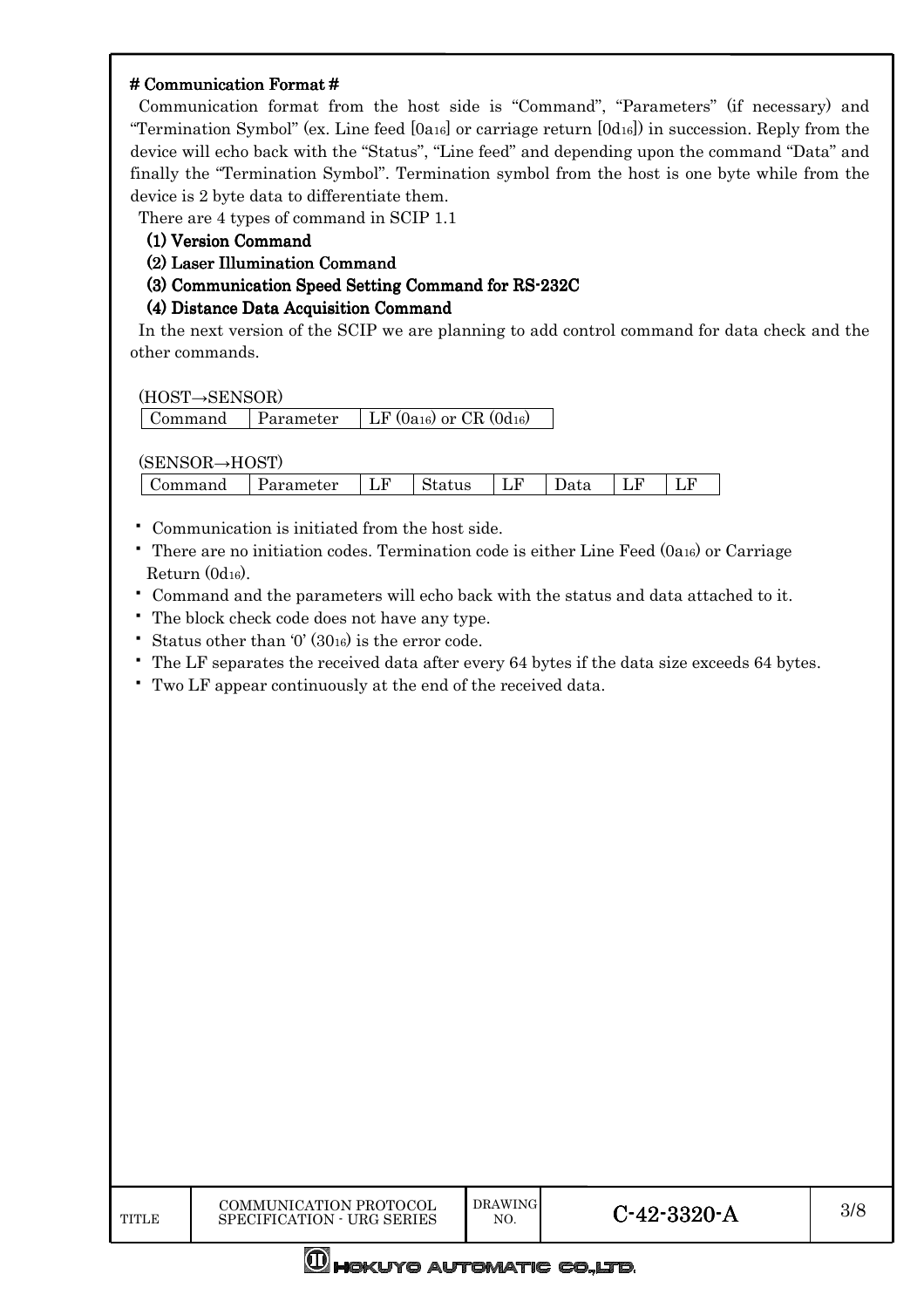# # Command Types # [V-Command (Version Information)]

| (HOST→SENSOR) |                   |  |
|---------------|-------------------|--|
| $V(56_{16})$  | $\perp$ LF or CR. |  |

#### (SENSOR→HOST)

| $V(56_{16})$               | LF  |     |
|----------------------------|-----|-----|
| <b>Status</b>              | LF  |     |
| Vendor Information         | LF  |     |
| <b>Product Information</b> | LF  |     |
| <b>Firmware Version</b>    | LF  |     |
| <b>Protocol Version</b>    | LF  |     |
| Sensor Serial Number       | L F | ⊺.F |

Example:

V[LF]  $0[LF]$ VEND: Hokuyo Automatic Co., Ltd.[LF] PROD: SOKUIKI Sensor URG-X002[LF] FIRM: 0.01.22a,(2004/12/27)[LF] PROT: 00001,(SCIP 1.0)[LF] SERI: H0400000[LF][LF]

# [L-Command (Laser Illumination Control)]

(HOST→SENSOR)

| $\mid$ 'L'(4c16) | Control Code (1 Byte) | LF or CR |
|------------------|-----------------------|----------|
|------------------|-----------------------|----------|

(SENSOR→HOST)

'L'(4c16) Control Code (1 Byte) LF Status LF LF

- 1) Laser is switched on when the control code is '1<sup>'\*1</sup>. It will be switched off when the code is '0'<sup>\*1</sup>. Control codes other than these return errors.
- 2) By default, whenever the sensor is switched on laser illuminates automatically even if it was switched off before.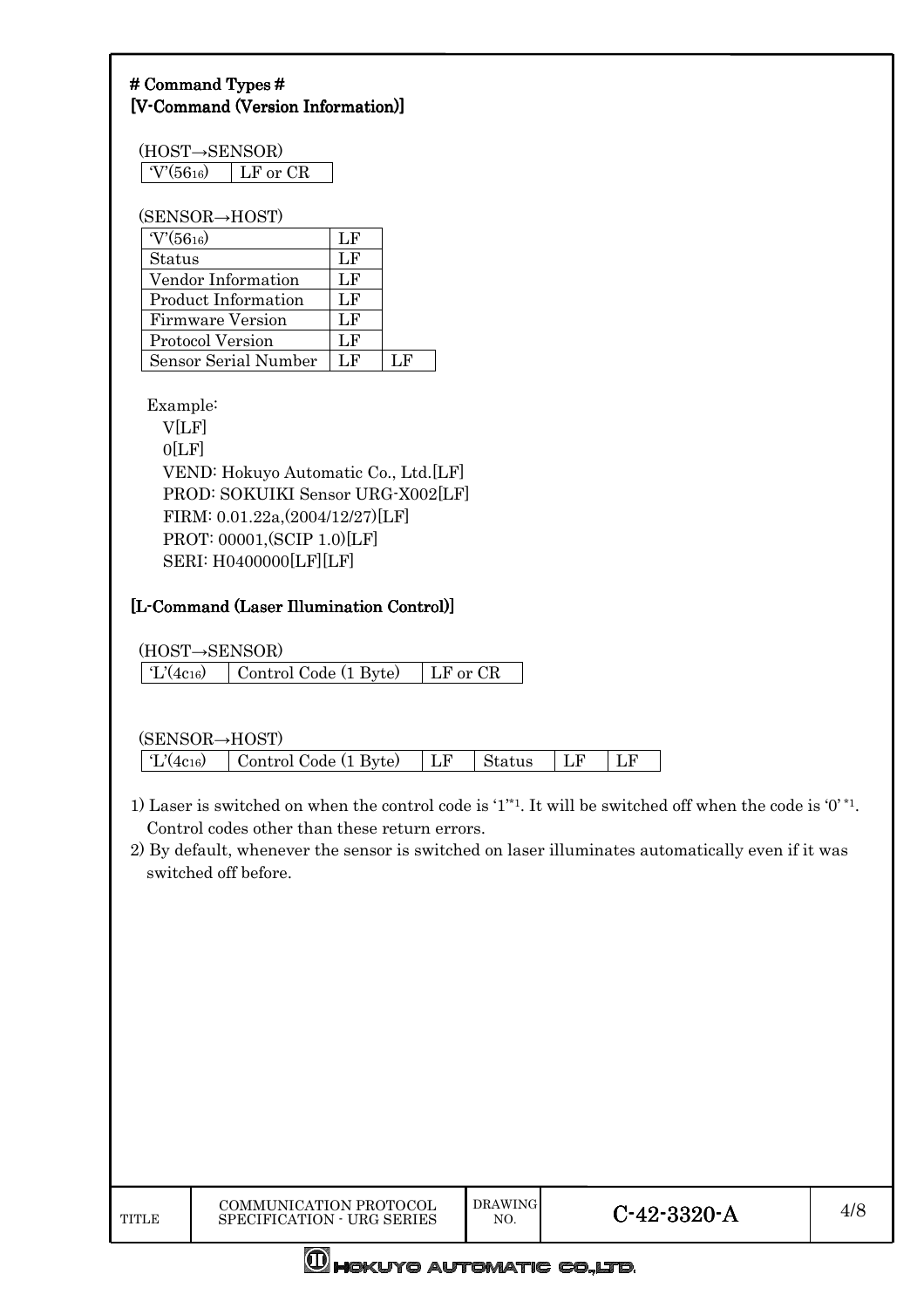| [S-Command (Communication Settings)] |                      |                          |    |              |    |    |
|--------------------------------------|----------------------|--------------------------|----|--------------|----|----|
| (HOST→SENSOR)                        |                      |                          |    |              |    |    |
| $\rm S'(53_{16})$                    | Baud Rate (6 Digits) | Reserved Area (7 Digits) |    | $LF$ or $CR$ |    |    |
| $(SENSOR \rightarrow HOST)$          |                      |                          |    |              |    |    |
| $\rm S'(53_{16})$                    | Baud Rate (6 Digits) | Reserved Area (7 Digits) | LF | Status       | LF | LF |

1) Default communication speed is set to 19.2 kbps. It can be changed to 57.6, 115.2, 250, 500 and 750 kbps by varying the settings.

Example: 57.6Kpbs -> "057600" (ASCII 6Digits) 115.2Kpbs -> "115200" (ASCII 6Digits)

2) Changes in the baud rate can be done only when the host gets the acceptance status '0'.

3) When the USB connection is used the command is accepted but it will not have any influence on the baud rate. Data in the reserved area are echoed without any influence in the sensor.

# [G-Command (Distance Data Acquisition)]

The maximum measurable distance of the sensor is 4095 mm with 1mm resolution. Each data are expressed with 12 bits  $(0 \sim 4095 \text{ range})$ . In order to reduce the data volume, 6-bit binary code is converted to 1-byte character codes. The encoding process is very simple where, the 12 bit data is separated into 6 bit each and 3016 added to them.

Example:

 $1234$ mm = 0100110100102 ↓ separation  $(010011<sub>2</sub>,010010<sub>2</sub>) = (13<sub>16</sub>, 12<sub>16</sub>)$ ↓ Add 30<sup>16</sup>  $(43_{16}, 42_{16}) = ('C', 'D')$ 

Decoding process is the inverse of encoding where, 3016 is subtracted from the data and merged using the big-endian system.

Upon sending G-command the sensor will send back the distance data currently saved in the sensor memory. In the next SCIP version we are planning to introduce an option command upon receiving which the sensor will measure the distance and send the data to the host. The other option will be 1msec, 24bit "Time stamp".

**M**HOKUYO AUTOMATIC CO.,LTD.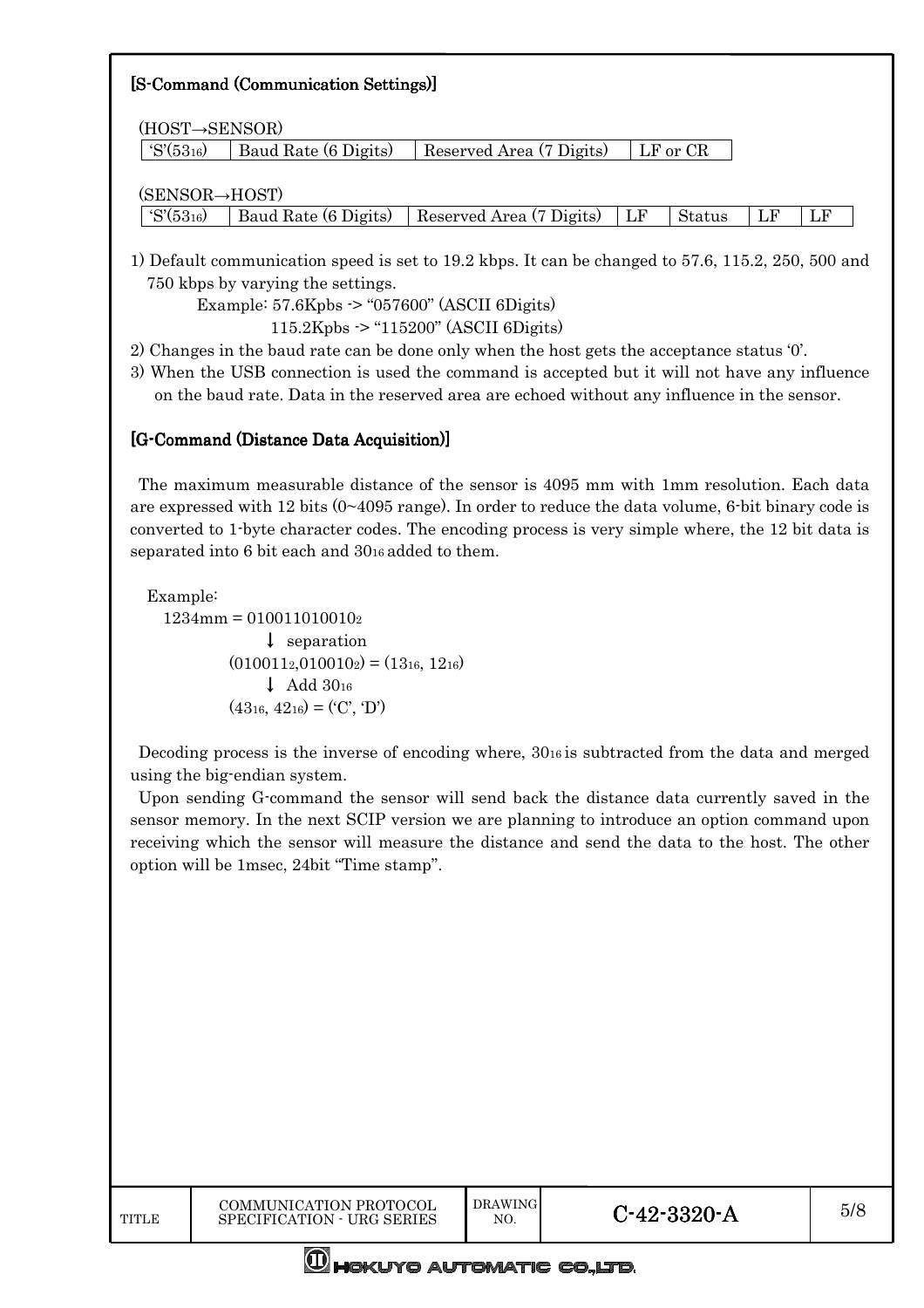#### (HOST→SENSOR)

 $'G'(47_{16})$  Starting Point (3 Digits) End Point (3 Digits) Cluster Count (2 Digits) LF or CR

#### When the data is less than 64 bytes:

(SENSOR→HOST)

| 101110010 11001                 |                           |                      |                          |    |
|---------------------------------|---------------------------|----------------------|--------------------------|----|
| $\Gamma$ 'G'(47 <sub>16</sub> ) | Starting Point (3 Digits) | End Point (3 Digits) | Cluster Count (2 Digits) | LF |
| <b>Status</b>                   |                           |                      |                          |    |
| Data                            |                           |                      |                          |    |

When the data is exactly 65 bytes (Full N Block):

(SENSOR→HOST)

| $G'(47_{16})$<br>Starting Point (3 Digits) |          | End Point (3 Digits) | Cluster Count (2 Digits) |  |
|--------------------------------------------|----------|----------------------|--------------------------|--|
| $_{\rm LF}$<br>Status                      |          |                      |                          |  |
| Data Block 1 (64 Byte)                     |          |                      |                          |  |
|                                            | LF       |                      |                          |  |
| Data Block N (64 Byte)                     | LF<br>LF |                      |                          |  |

When the data is more than 65 bytes (Full N Block with excess of n bytes):

| (SENSOR→HOST) |  |
|---------------|--|
|---------------|--|

| $G'(47_{16})$<br>Starting Point (3 Digits) |    |    | End Point (3 Digits) | Cluster Count (2 Digits) | LF |
|--------------------------------------------|----|----|----------------------|--------------------------|----|
| Status<br>LF                               |    |    |                      |                          |    |
| Data Block 1 (64 Byte)                     |    |    |                      |                          |    |
|                                            | τÆ |    |                      |                          |    |
| Data Block N-1 (64 Byte)                   | LF |    |                      |                          |    |
| Data Block N (n Byte)                      |    | LF |                      |                          |    |

To obtain the data, assign the starting point, end point and cluster count. Sensor groups the multiple neighboring points assigned by the cluster count. The minimum value from each group is supplied as distance data to the host.

- 1) Starting Point  $(0~768)$ : Point of the area from where the data reading starts. Example: "000" (3016, 3016, 3016).
- 2) End Point  $(0\nu 768)$ : Point of the area where the data reading stops.

Example: "768" (3716, 3616, 3816).

3) Cluster Count (0~99): Number of neighboring points that are grouped as a cluster. Example: "01" (3016, 3116).

**M**HOKUYO AUTOMATIC CO.,LTD.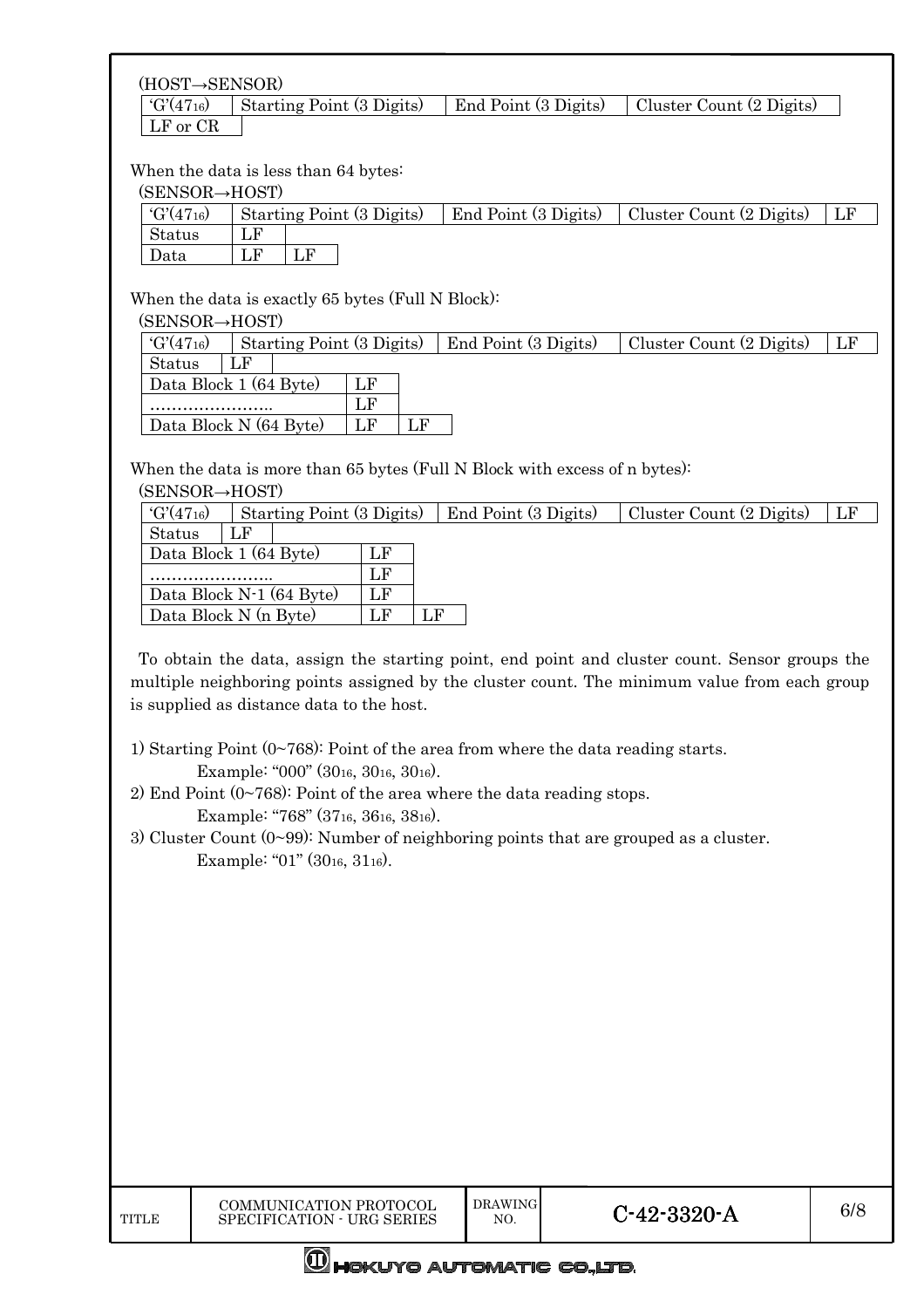Angular detection range of the sensor is 240 degree.

Angular resolution per step is 360 degree/1024 = 0.3515625 degree. Step numbers "0", "384" and '768" implies -135 degree, 0 degree and +135 degree respectively taking the front of the sensor as a reference point (Figure below).



Figure: Top View

Sensor measures the distance in the range 20 mm to 4094 mm. If the distance is less than 20 mm, data will have error code.

| <b>Error Code</b> | <b>Error Type</b>                                                     |
|-------------------|-----------------------------------------------------------------------|
| $\Omega$          | Possibility of detected object is at 22m                              |
| 1                 | Reflected light has low intensity                                     |
| $\overline{2}$    | Reflected light has low intensity                                     |
| 3                 | Reflected light has low intensity                                     |
| $\overline{4}$    | Reflected light has low intensity                                     |
| 5                 | Reflected light has low intensity                                     |
| 6                 | Possibility of detected object is at 5.7m                             |
| 7                 | Distance data on the preceding and succeeding steps have errors       |
| 8                 | Others                                                                |
| 9                 | The same step had error in the last two scan                          |
| 10                | Others                                                                |
| 11                | Others                                                                |
| 12                | Others                                                                |
| 13                | Others                                                                |
| 14                | Others                                                                |
| 15                | Others                                                                |
| 16                | Possibility of detected object is in the range $4096$ mm $\sim 5.6$ m |
| 17                | Others                                                                |
| 18                | Unspecified                                                           |
| 19                | Non-Measurable Distance                                               |